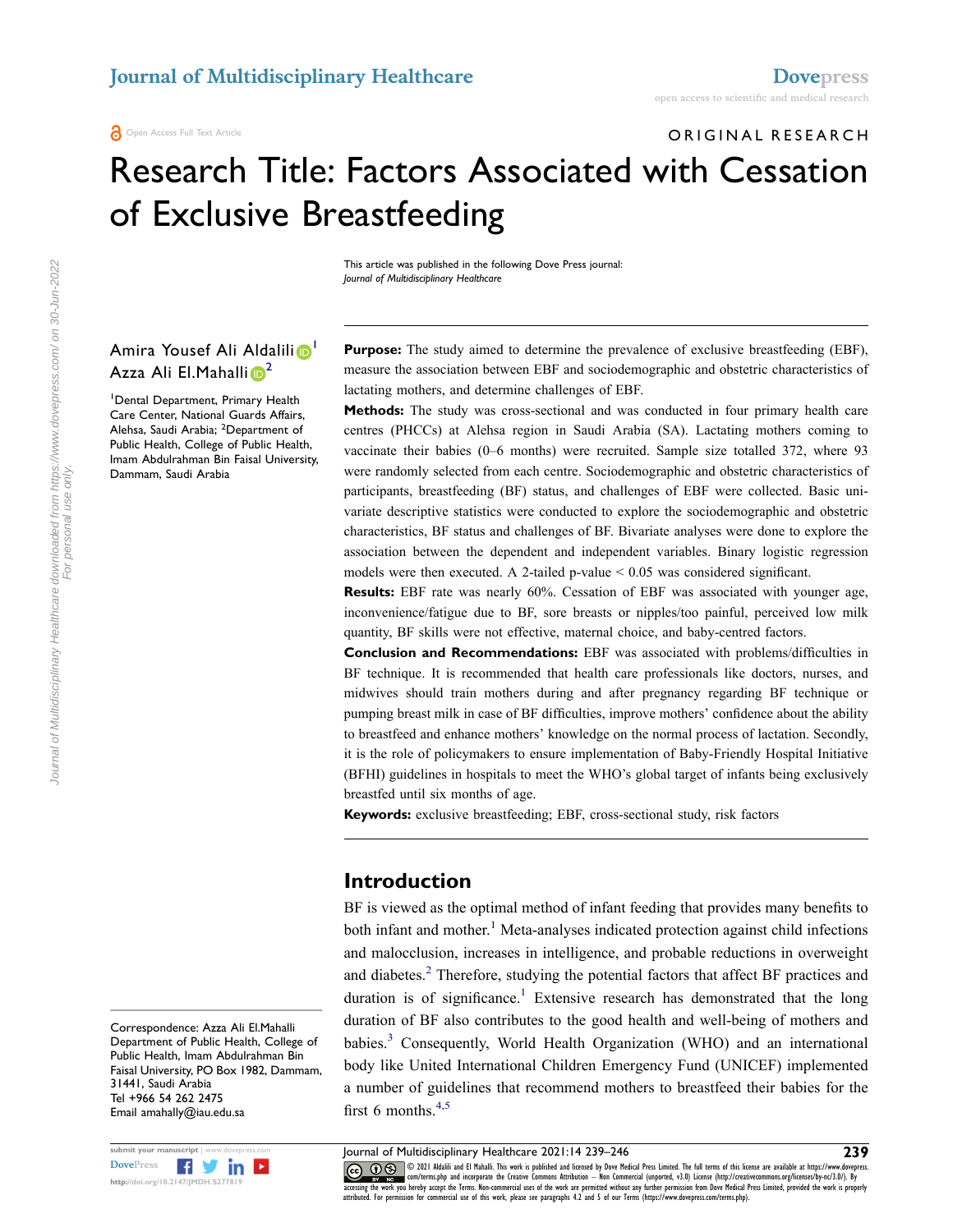WHO defined EBF as "[when] infant is allowed to receive breast milk only without any food, drinks, even water, except drops of syrups, vitamins, minerals or medicines".<sup>4</sup> Although the benefits of EBF have spread worldwide, BF is still unpopular in most parts of the world.<sup>[5](#page-6-4)</sup>

<span id="page-1-0"></span>As a part of the global efforts to promote BF, the government of SA has put a tremendous effort through adopting the Baby-Friendly Hospital Initiative (BFHI) Program to promote, protect, and support BF. Still, the outcomes are below expectation.<sup>6</sup> Today, the rate of EBF initiation, EBF, and continued BF to 24 months are not high as expected.<sup>[7](#page-6-6)</sup> National cross-sectional studies in SA showed that BF rate declined from 93% in the first month to 89% in the second month, and then to 78% in the 6th month.<sup>8</sup>

<span id="page-1-2"></span><span id="page-1-1"></span>The main challenges impeding the success of BF were: formal work schedule; informal work; family influence due to community culture from grandmothers, cousins, and aunties; insufficient breast milk; and swollen breast or sore nipples. $9-11$  On the other hand, in the Gulf Cooperation Council (GCC) countries {United Arab Emirates, Bahrain, Oman, SA, Qatar, and Kuwait}, the challenges of BF were; inadequate training of health care staff, increased marketing of infant milk formula, lack of education and policy support, presence of only 3 out of 11 non-governmental hospitals adopting BFHI practice, short maternity leave, insufficient milk production, sickness of a lactating mother, and lactating mothers getting pregnant.<sup>[12](#page-6-9)</sup>

<span id="page-1-4"></span>The literature revealed that the initiation rate of BF is high in SA. However, the rate declined over six months.<sup>1</sup> To the best of the researcher's knowledge, no studies have been conducted to explore the challenges facing EBF in Alehsa region in SA. Accordingly, the study aimed to determine the prevalence of mothers who adopted EBF for 1, 2 and 6 months after delivery at Alehsa region in SA, measure the association between EBF vs the sociodemographic and obstetric characteristics of lactating mothers and identify the challenges of EBF.

# **Materials and Methods** Study Design, Data Source and Population

Cross-sectional study conducted at four PHCCs in Alehsa district in SA. One PHCC was chosen from each of the four regions in Alehsa. These centres were chosen as they have the highest frequency of visits (encounters) of lactating women to vaccinate their babies (0–6 months). Similarly, the four regions of Alehsa district were represented. Study participants were lactating women visiting the centres to vaccinate their babies (0–6 months). Mothers who have single birth, 17 years and older, and gave birth after 24 gestational weeks were included. However, mothers with medical contraindications for BF, such as HIV/AIDS and babies who received intensive care monitoring and/or with malformations that interfered with their BF, were excluded.

#### Data Collection

Data collection sheet was designed [\(Appendix 1\)](https://www.dovepress.com/get_supplementary_file.php?f=277819.docx) and validated by faculty members in the family and community medicine department as well as paediatricians. The questionnaire comprised of BF status as the dependant variable {Mothers who exclusively breast fed their babies at I, 2 and 6 months were considered as EBF and mothers who did not breastfeed their babies since birth (only formula feeding) or who used partial BF (formula  $+$  BF) from the start were considered as non-EBF} and maternal sociodemographic characteristics, e.g., age, mothers' education and occupation, family income, etc., obstetric characteristics, e.g., gestational age, parity, and mode of birth, and reasons for cessation of EBF, e.g., Perceived low milk quantity, Sore breasts or nipples/Too painful, etc. as independent variables. $9-13$  Self-administered questionnaire was used to collect data from participants. A pilot study was conducted among fifteen women attending the dental clinic of one of the PHCCs under study. It was done to estimate the time needed to complete the data collection and check for any difficulty or misunderstanding of the questionnaire.

#### <span id="page-1-3"></span>Sample Size and Sampling Technique

<span id="page-1-5"></span>The sample size was determined by applying a one-sample proportion formula. The researcher used 55% as an average of the proportions of the previous studies.<sup>14</sup> The precision of estimation was determined as 5%. Then, the initial sample size was 423 women, and after correction for finite population, which is approximately 2880 women visiting the four centres semi-annually to vaccinate their babies, the final sample size was 372 mothers. They were distributed uniformly among the four centres; 93 women were randomly selected from each centre using systematic random sampling technique after the application of inclusion and exclusion criteria.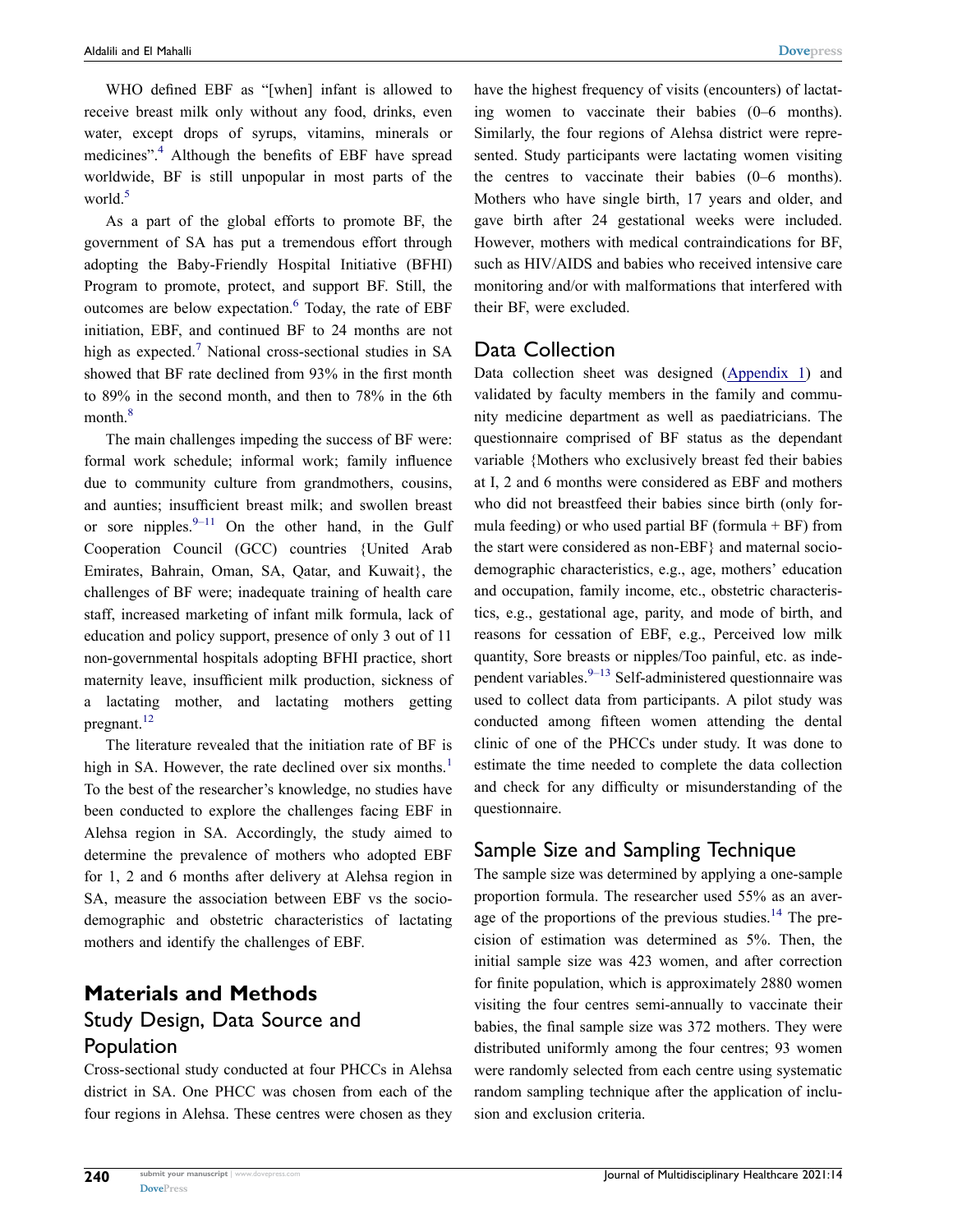#### Statistical Analysis

Basic univariate descriptive statistics were executed (for example; frequency counts, percentages, means, and standard deviations) to explore the socio-demographic characteristics, obstetric history, BF status, and barriers impeding mothers during their BF practice. Bivariate analyses were done to explore the association between the dependent and the independent variables. Dependent variables were the BF status, and independent variables were the sociodemographic characteristics, obstetric history, and reasons for the cessation of EBF. Then, statistically significant variables were considered as candidate variables in the binary logistic regression analysis models. P-value  $\leq 0.05$ was considered statistically significant. Statistical analysis was completed using the SPSS 24.0 computer software package for Windows (SPSS, Inc., Chicago, IL). Ethical approval from Imam Abdulrahman Bin Faisal University's research ethical review board (IRB-PGS-2019-03-288) and written informed consent from participants were obtained. Study complies with the Declaration of Helsinki. Data obtained from the participants were kept confidential.

#### **Results**

Study findings revealed that the mean age of mothers was 30.6 years  $\pm$  6.53, a majority had at least a bachelor's degree (52.7%), were not working (75%), and had family income below 10,000 Saudi Riyal/month (58.3%). The prevalence of mothers who adopted EBF for 1, 2 and 6 months postpartum was 16.9%, 21.5%, and 22.0% respectively. However, those mothers that adopted non- EBF was approximately 40%. The most frequent reasons for cessation of EBF were perceived as low milk quantity, baby-centred factors, maternal choice, and inconvenience/fatigue due to BF.

[Table 1](#page-3-0) demonstrated many variables that showed a statistically significant difference between mothers adopted EBF for 1, 2 and 6 months after birth versus non-EBF regarding some factors.

[Table 2](#page-5-0) illustrated adjusted OR for EBF with respect to various independent variables. Inconvenience/fatigue due to BF was a risk factor associated with cessation of EBF at 1, 2 and 6 months after birth. Sore breasts or nipples being too painful was a risk factor associated with cessation of EBF at 2 and 6 months after birth. In addition, claims of lack of skills in BF, perceived low milk quantity, maternal choice, and baby-centred factors were risk factors

associated with discontinuation of EBF at 6 months after delivery.

#### **Discussion**

The current study demonstrated that the prevalence of mothers who adopted EBF for 1, 2 and 6 months postpartum at Alehsa was 16.9%, 21.5%, and 22.0% respectively. Findings of a review study conducted in SA and reviewed 17 cross-sectional studies revealed that EBF rates range from  $0.8\%$  to  $43.9\%$ .<sup>[1](#page-6-0)</sup> At Riyadh, SA, 51% (n=53) of BFHI participants experienced EBF, however 29.[6](#page-6-5)% (n=29) of non-BFHI participants experienced EBF.<sup>6</sup>

Low prevalence of practising EBF could be due to lack of training of mothers during and after pregnancy regarding BF technique and or lack of mothers' awareness of the significance of BF. A systemic review was done in Iran among 32 studies, and the overall rate of EBF was 53%. The study revealed that the relatively high prevalence of EBF was attributed to the training of mothers regarding the BF technique during and after pregnancy. Additionally, apart from most Iranian mothers being housewives, Iran's maternity leave as per its labour law is 6 months.<sup>[15](#page-6-11)</sup>

<span id="page-2-0"></span>In this study, mothers who cited "inconvenience/fatigue due to BF" had more chance to stop EBF. This could be inferred to the fact that BF was tiring or demanding for the mother in addition to the lack of a mother's time to breastfeed while caring for other children. A study done in Canada reported that the most frequent reason mentioned for a cessation of EBF was inconvenience or fatigue and it was correlated with BF by 22.6% of mothers; about 22.8% mothers ceased BF in less than 1 week, 24.5% discontinued BF from 1–6 weeks, while 18.9% stopped BF in more than 6 weeks. $16$ 

<span id="page-2-1"></span>"Sore breast or nipples" was another risk factor related to the cessation of EBF. Mothers complained of painful nipples, general or unspecified BF pain, sore breasts, engorgement, breast pain, and biting. This concurs with a study conducted in two different regions in Ghana in 2019 where mothers reported that the swollen breast or sore nipples were major challenges that hindered efforts to optimum BF.<sup>[9](#page-6-8)</sup>

<span id="page-2-2"></span>Moreover, another study conducted at the breastfeeding centre of Western Australia also had its findings showing that nipple pain was one of the reasons for early weaning. The study recommended that effective early lactation management for prevention of nipple pain and early diagnosis and effective treatment are crucial to avoid early weaning.<sup>17</sup> Moreover, "perceived minimal milk quantity"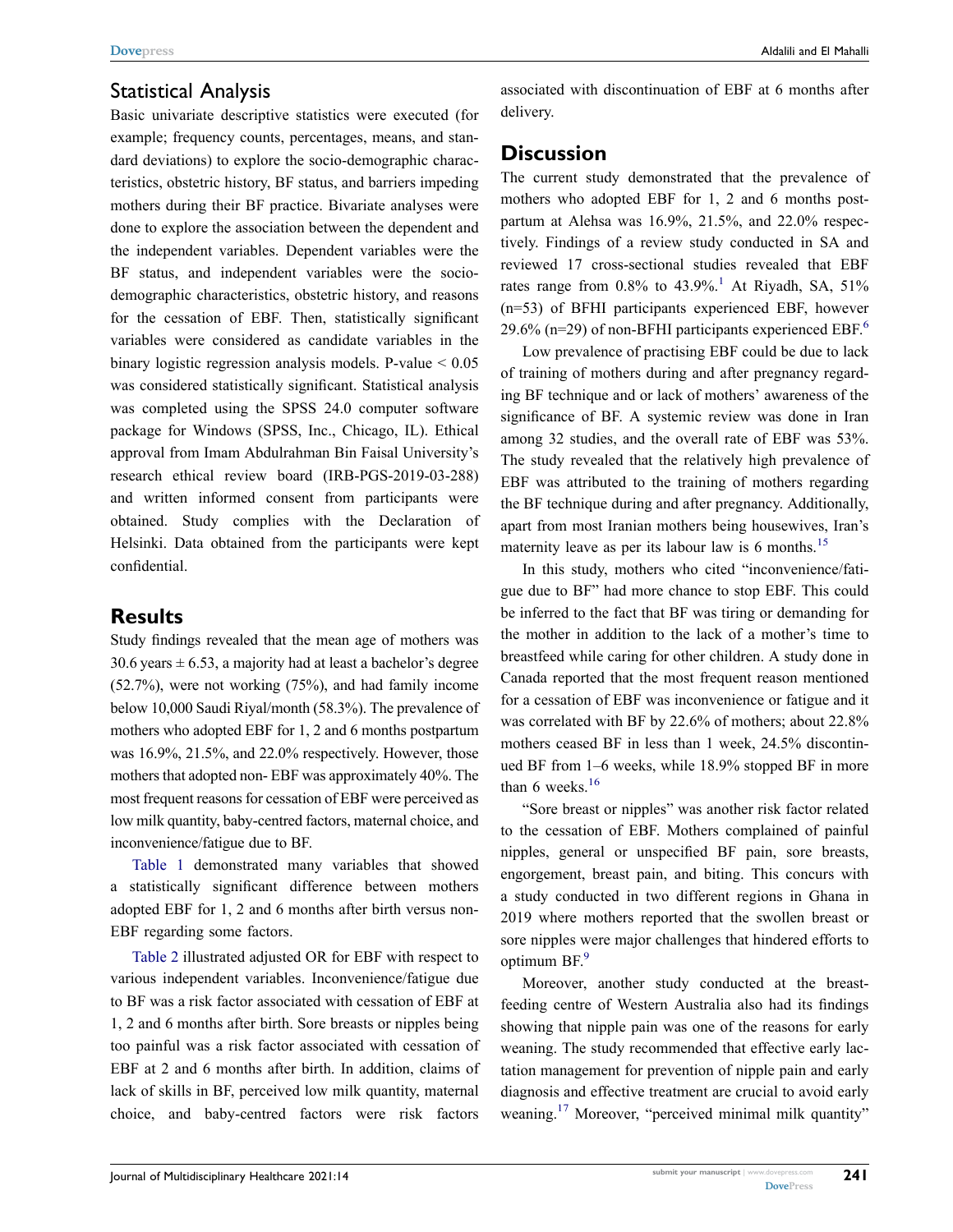<span id="page-3-0"></span>

| Table I Association of Cessation of EBF with Socio-Demographic Characteristics, Obstetric History, and Reasons of EBF Cessation in |  |
|------------------------------------------------------------------------------------------------------------------------------------|--|
| Alehsa, 2020                                                                                                                       |  |

| <b>Variables</b>                                                                                            | For I Month              |                      |                             |           |                      | For 2 Months |       |                |                   |                      |                             |                      |              | For 6 Months |                 |                |                      |                            |           |                      |               |       |
|-------------------------------------------------------------------------------------------------------------|--------------------------|----------------------|-----------------------------|-----------|----------------------|--------------|-------|----------------|-------------------|----------------------|-----------------------------|----------------------|--------------|--------------|-----------------|----------------|----------------------|----------------------------|-----------|----------------------|---------------|-------|
|                                                                                                             | EBF $(n=63)$             |                      | <b>Non EBF</b><br>$(n=147)$ |           |                      | P value      | 80)   | EBF $(n=$      |                   |                      | <b>Non EBF</b><br>$(n=147)$ |                      | P value      |              | $EBF(n=$<br>82) |                | $(n=147)$            |                            | Non EBF   |                      | P value       |       |
|                                                                                                             | N                        | $\%$                 | N                           |           | $\%$                 |              |       | N              | %                 |                      | N                           | %                    |              |              |                 | N              | %                    | N                          |           | %                    |               |       |
| Socio-demographic characteristics                                                                           |                          |                      |                             |           |                      |              |       |                |                   |                      |                             |                      |              |              |                 |                |                      |                            |           |                      |               |       |
| Age                                                                                                         |                          |                      |                             |           |                      |              |       |                |                   |                      |                             |                      |              |              |                 |                |                      |                            |           |                      |               |       |
| $17-$<br>$27 -$<br>$37 - 49$                                                                                | 5<br>33<br>25            | 8.6<br>31.7<br>52.1  | 53<br>71<br>23              |           | 91.4<br>68.3<br>47.9 | 0.000        |       | 30<br>36<br> 4 | 36.1              | 33.6<br>37.8         | 53<br>71<br>23              | 63.9<br>66.4<br>62.2 |              | 0.879        |                 | 20<br>45<br>17 | 27.4<br>38.8<br>42.5 | 53<br>71<br>23             |           | 72.6<br>61.2<br>57.5 |               | 0.176 |
|                                                                                                             |                          |                      |                             |           |                      |              |       |                |                   |                      |                             |                      |              |              |                 |                |                      |                            |           |                      |               |       |
| Mothers' education                                                                                          |                          |                      |                             |           |                      |              |       |                |                   |                      |                             |                      |              |              |                 |                |                      |                            |           |                      |               |       |
| Illiterate - Elementary school<br>Intermediate school- High school<br>Undergraduate school-<br>Postgraduate | $\mathbf{H}$<br>21<br>31 | 50.0<br>25.6<br>29.2 | $\mathbf{H}$<br>61<br>75    |           | 50.0<br>74.4<br>70.8 | 0.008        |       | 6<br>26<br>48  |                   | 35.3<br>29.9<br>39.0 | $\mathbf{H}$<br>61<br>75    | 64.7<br>70.1<br>61.0 |              | 0.394        |                 | 5<br>35<br>42  | 31.3<br>36.5<br>35.9 | $\mathbf{H}$<br>61<br>75   |           | 68.8<br>63.5<br>64.I |               | 0.057 |
| Husbands' education                                                                                         |                          |                      |                             |           |                      |              |       |                |                   |                      |                             |                      |              |              |                 |                |                      |                            |           |                      |               |       |
| Illiterate - Elementary school<br>Intermediate school- High school<br>Undergraduate school-<br>Postgraduate | 5<br>25<br>33            | 71.4<br>29.1<br>28.2 | $\mathbf{2}$<br>61<br>84    |           | 28.6<br>70.9<br>71.8 | 0.051        |       | 3<br>28<br>49  |                   | 60.0<br>31.5<br>36.8 | $\overline{2}$<br>61<br>84  | 40.0<br>68.5<br>63.2 |              | 0.359        |                 | 4<br>35<br>43  | 66.7<br>36.5<br>33.9 | $\overline{2}$<br>61<br>84 |           | 33.3<br>63.5<br>66.I |               | 0.258 |
| Mothers' occupation                                                                                         |                          |                      |                             |           |                      |              |       |                |                   |                      |                             |                      |              |              |                 |                |                      |                            |           |                      |               |       |
| Non-working<br>Working                                                                                      |                          | 42<br>21             | 25.5<br>46.7                | 123<br>24 | 74.5<br>53.3         |              | 0.006 |                | 54<br>26          | 30.5<br>52.0         |                             | 123<br>24            | 69.5<br>48.0 |              | 0.005           |                | 60<br>22             | 32.8<br>47.8               | 123<br>24 |                      | 67.2<br>52.2  | 0.922 |
| Husbands' occupation                                                                                        |                          |                      |                             |           |                      |              |       |                |                   |                      |                             |                      |              |              |                 |                |                      |                            |           |                      |               |       |
| Non-working<br>Working                                                                                      |                          | 0<br>63              | 0.0<br>30.4                 | 3<br> 44  | 69.6                 | 100.0        | 0.253 |                | $\mathbf 0$<br>80 | 0.0<br>35.7          |                             | 3<br>144             | 64.3         | 100.0        | 0.198           | 0              | 82                   | 0.0<br>36.3                | 3<br> 44  |                      | 100.0<br>63.7 | 0.193 |
| Income of family                                                                                            |                          |                      |                             |           |                      |              |       |                |                   |                      |                             |                      |              |              |                 |                |                      |                            |           |                      |               |       |
| less than 10.000 SR<br>"less than 2.667 \$"<br>More than 10.000 SR<br>"More than 2.667 \$"                  |                          | 26<br>37             | 23.9<br>36.6                | 83<br>64  | 76.1<br>63.4         |              | 0.04  |                | 48<br>32          | 36.6<br>33.3         |                             | 83<br>64             | 63.4<br>66.7 |              | 0.606           |                | 60<br>22             | 42.0<br>25.6               | 83<br>64  |                      | 58.0<br>74.4  | 0.012 |
| Residency                                                                                                   |                          |                      |                             |           |                      |              |       |                |                   |                      |                             |                      |              |              |                 |                |                      |                            |           |                      |               |       |
| Urban<br>Rural                                                                                              |                          | 27<br>36             | 25.5<br>34.3                | 78<br>69  | 74.3<br>65.7         |              | 0.175 |                | 42<br>38          | 35.0<br>35.5         |                             | 78<br>69             | 65.0<br>64.5 |              | 0.936           |                | 39<br>43             | 33.3<br>38.4               | 78<br>69  |                      | 66.7<br>61.6  | 0.425 |
| Type of family                                                                                              |                          |                      |                             |           |                      |              |       |                |                   |                      |                             |                      |              |              |                 |                |                      |                            |           |                      |               |       |
| Direct<br><b>Extended family</b>                                                                            |                          | 37<br>26             | 25.9<br>38.8                | 106<br>41 | 74. I<br>61.2        |              | 0.057 |                | 42<br>38          | 28.4<br>48.I         |                             | 106<br>41            | 71.6<br>51.9 |              | 0.003           |                | 61<br>21             | 36.5<br>33,9               | 106<br>41 |                      | 63.5<br>66.1  | 0.710 |
| <b>Obstetric history</b>                                                                                    |                          |                      |                             |           |                      |              |       |                |                   |                      |                             |                      |              |              |                 |                |                      |                            |           |                      |               |       |
| <b>Gestational age</b>                                                                                      |                          |                      |                             |           |                      |              |       |                |                   |                      |                             |                      |              |              |                 |                |                      |                            |           |                      |               |       |
| 9 months<br>< 9 months                                                                                      |                          | 52<br>$\mathbf{H}$   | 30.1<br>29.7                | 2 <br>26  | 69.9<br>70.3         |              | 0.968 |                | 65<br>15          | 34.9<br>36.6         |                             | 2 <br>26             | 65.1<br>63.4 |              | 0.842           |                | 70<br>12             | 36.6<br>31.6               | 2 <br>26  |                      | 63.4<br>68.4  | 0.552 |
| Parity:                                                                                                     |                          |                      |                             |           |                      |              |       |                |                   |                      |                             |                      |              |              |                 |                |                      |                            |           |                      |               |       |

(*Continued*)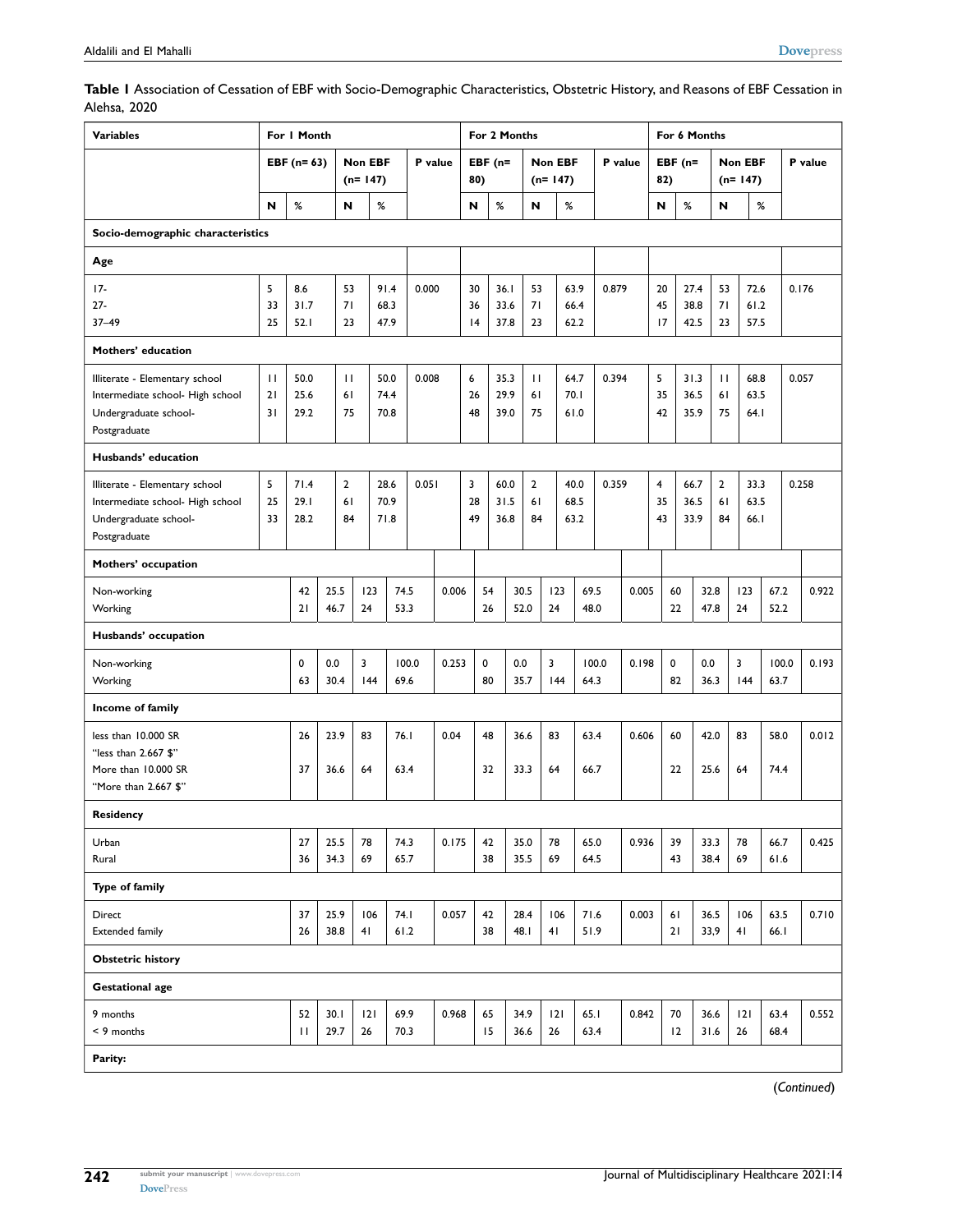#### **Table 1** (Continued).

| <b>Variables</b>                           | For I Month |                 |      |                      |     |       |         | For 2 Months |                  |   |                      |                |      |         | For 6 Months |                  |    |      |                      |       |         |  |
|--------------------------------------------|-------------|-----------------|------|----------------------|-----|-------|---------|--------------|------------------|---|----------------------|----------------|------|---------|--------------|------------------|----|------|----------------------|-------|---------|--|
|                                            |             | EBF (n= 63)     |      | Non EBF<br>$(n=147)$ |     |       | P value |              | EBF $(n=$<br>80) |   | Non EBF<br>$(n=147)$ |                |      | P value |              | EBF $(n=$<br>82) |    |      | Non EBF<br>$(n=147)$ |       | P value |  |
|                                            | N           | %               |      | N                    | %   |       |         | N            |                  | % | N                    | %              |      |         |              | N                | %  | N    |                      | %     |         |  |
| Primiparity                                |             | 6               | 15.4 |                      | 33  | 84.6  |         | 0.027        | 19               |   | 36.5                 | 33             | 63.5 |         | 0.824        | 9                |    | 21.4 | 33                   | 78.6  | 0.031   |  |
| Multiparity                                |             | 57              | 33.3 |                      | 114 | 66.7  |         |              | 61               |   | 34.9                 | 114            | 65.1 |         |              |                  | 73 | 39.0 | $ $  4               | 61.0  |         |  |
| Mode of birth                              |             |                 |      |                      |     |       |         |              |                  |   |                      |                |      |         |              |                  |    |      |                      |       |         |  |
| Cesarean                                   |             | 8               | 31.0 |                      | 40  | 69.0  |         | 0.840        | 24               |   | 37.5                 | 40             | 62.5 |         | 0.655        |                  | 24 | 37.5 | 40                   | 62.5  | 0.739   |  |
| Vaginal                                    |             | 45              | 29.6 |                      | 107 | 70.4  |         |              | 56               |   | 34.4                 | 107            | 65.6 |         |              |                  | 58 | 35.2 | 107                  | 64.8  |         |  |
| <b>Reasons of EBF cessation</b>            |             |                 |      |                      |     |       |         |              |                  |   |                      |                |      |         |              |                  |    |      |                      |       |         |  |
| Perceived low milk quantity                |             | 27              | 29.0 |                      | 66  | 71.0  |         | 0.754        | 35               |   | 34.7                 | 66             | 65.3 |         | 0.833        | $\overline{4}$   |    | 5.7  | 66                   | 94.3  | 0.000   |  |
| Sore breasts or nipples/Too painful        |             | 4               | 29.8 |                      | 66  | 70.2  |         | 0.971        | 5                |   | 13.2                 | 33             | 86.8 |         | 0.002        | $\overline{2}$   |    | 5.7  | 33                   | 94.3  | 0.000   |  |
| Mother/infant separation                   |             | $\overline{4}$  | 12.9 |                      | 27  | 87.1  |         | 0.024        | 26               |   | 49.1                 | 27             | 50.9 |         | 0.016        | 0                |    | 0.0  | 27                   | 100.0 | 0.000   |  |
| Maternal choice                            |             | 9               | 18.0 |                      | 41  | 82.0  |         | 0.034        | 23               |   | 35.9                 | 41             | 64.1 |         | 0.891        | т                |    | 2.4  | 41                   | 97.6  | 0.000   |  |
| Breastfeeding skills were not effective    |             | 10              | 32.3 |                      | 21  | 67.7  |         | 0.766        | 4                |   | 16.0                 | 21             | 84.0 |         | 0.033        | T                |    | 4.5  | 21                   | 59.6  | 0.001   |  |
| Mother's medical condition                 |             | $\overline{13}$ | 33.3 |                      | 26  | 66.7. |         | 0.615        | 12               |   | 31.6                 | 26             | 68.4 |         | 0.604        | 0                |    | 0.0  | 26                   | 100.0 | 0.000   |  |
| Inconvenience/fatigue due to breastfeeding |             | 10              | 18.2 |                      | 45  | 81.8  |         | 0.026        | 13               |   | 22.4                 | 45             | 77.6 |         | 0.018        | 3                |    | 6.3  | 45                   | 93.8  | 0.000   |  |
| Mother Return to work or school            |             | 5               | 50.0 |                      | 5.  | 50.0  |         | 0.157        | 15               |   | 75.0                 | 5.             | 25.0 |         | 0.000        | $\mathbf{0}$     |    | 0.0  | 5.                   | 100.0 | 0.091   |  |
| Baby-centred factors                       |             | 17              | 28.8 |                      | 42  | 71.2  |         | 0.815        | 15               |   | 26.3                 | 42             | 73.7 |         | 0.103        | $\mathbf{I}$     |    | 2.3  | 42                   | 97.7  | 0.000   |  |
| Baby's medical condition                   |             | 4               | 36.4 |                      | 7   | 63.6  |         | 0.636        | 3                |   | 30.0                 | $\overline{7}$ | 70.0 |         | 0.723        | 0                |    | 0.0  | $\overline{7}$       | 100.0 | 0.045   |  |

<span id="page-4-0"></span>was a risk factor associated with cessation of EBF. Mothers perceived that the infant was not getting enough milk (28.5%) and was showing signs of hunger (11.8%). Another study presented similar result where the most popular barrier for a cessation of EBF at the early postpartum period was the perception of mothers of inadequate milk supply in the first few days; therefore, they introduced formula for their babies after pushing from hospital's staff. $18$  On the other hand, perceived insufficient milk comes from lack of mothers' knowledge about lactation physiology. One study addressed maternal concerns in relation to perceived insufficient milk, especially regarding the role of maternal interpretation of crying as a sign of hunger and its role as the initiator of the perceived insufficient milk cycle. The study recommended making the connection between incomplete or infrequent removal of milk from the breast and breast milk production clearer to women may play an important role in reducing the prevalence of perceived insufficient milk and its impact on EBF rates. Additionally, the study recommended manual breast milk extraction if the mother and baby were apart.<sup>19</sup>

<span id="page-4-1"></span>Woman's conception of insufficient milk quantity was attributed to lack of knowledge regarding the normal process of lactation, or technical difficulties in feeding, rather <span id="page-4-2"></span>than an actual inability to produce enough milk.<sup>[20](#page-7-3)</sup> Additionally, mothers who cited "BF skills were not effective" had a higher probability of stopping EBF. The findings demonstrated that 6.5% of mothers faced problems with BF technique, and 2.7% stopped EBF at 6 months because the baby was uncomfortable with the act or connotations of BF. Either others stopped EBF as their babies suffered from colic, or the mothers had trouble in BF. This also affirms results of a study done in the United States where about 28% of mothers had difficulty with BF and uncertainty in their ability in  $BF<sup>21</sup>$  $BF<sup>21</sup>$  $BF<sup>21</sup>$ .

<span id="page-4-3"></span>Similarly, "maternal choice" is another reason to stop EBF among lactating mothers. This could be due to psychosocial distress of mothers. This is in accordance with a secondary analysis of data collected from 7,942 participants who were enrolled in a peer counselling BF support program done by Michigan State University. Mothers discontinued BF because of psychosocial distress.<sup>22</sup> Moreover, a cross-sectional survey of women who discharged from five hospitals in Ontario, Canada revealed that mothers' intention to breastfeed for a short duration (<4 months) was a key risk factor for early cessation of BF.<sup>[23](#page-7-6)</sup>

<span id="page-4-5"></span><span id="page-4-4"></span>The final risk factor to stop EBF is referred to as "baby's centred factor". Mothers demonstrated problems

**243**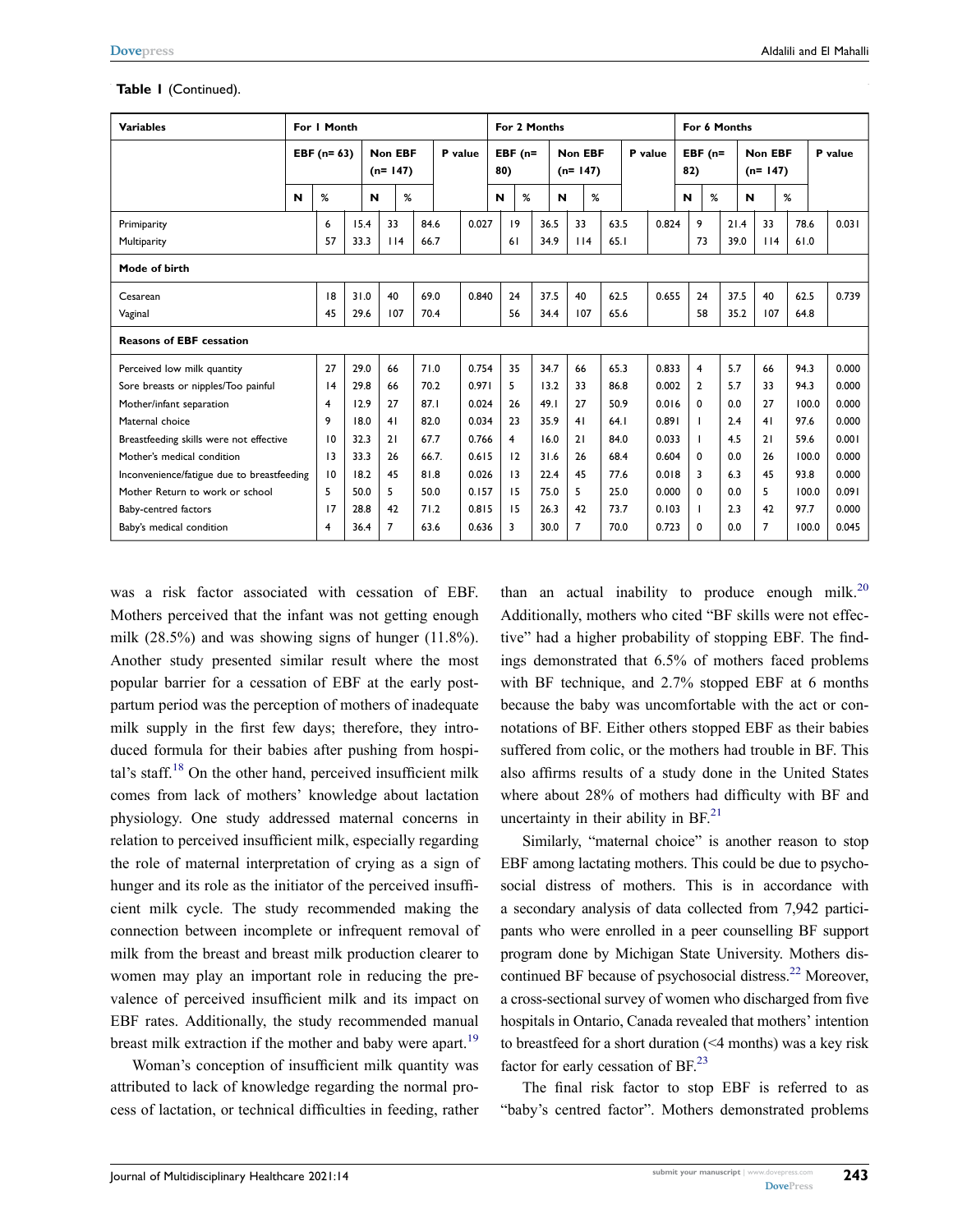<span id="page-5-0"></span>

| Table 2 Factors Associated with Cessation of Exclusive Breastfeeding After 1, 2 and 6 Months of Birth in Alehsa, 2020 |  |  |  |  |
|-----------------------------------------------------------------------------------------------------------------------|--|--|--|--|
|-----------------------------------------------------------------------------------------------------------------------|--|--|--|--|

| <b>Variables</b>                           | For I Month              |           | For 2 Months             |                          | For 6 Months   |                          |  |  |
|--------------------------------------------|--------------------------|-----------|--------------------------|--------------------------|----------------|--------------------------|--|--|
|                                            | P value                  | <b>OR</b> | P value                  | <b>OR</b>                | P value        | <b>OR</b>                |  |  |
| Age category                               | 0.014                    |           |                          |                          |                |                          |  |  |
| $17-$                                      | 0.006                    | 8.107     | $\overline{\phantom{a}}$ |                          |                |                          |  |  |
| $27 -$                                     | 0.465                    | 1.394     | $\overline{\phantom{a}}$ |                          |                | $\overline{\phantom{a}}$ |  |  |
| $37 - 49$                                  |                          | 1.000     | $\blacksquare$           | $\overline{\phantom{a}}$ | ÷,             | $\blacksquare$           |  |  |
| <b>Mothers' education</b>                  | 0.110                    |           |                          |                          | 0.111          |                          |  |  |
| Elementary school or less                  | 0.042                    | 0.261     | $\overline{\phantom{a}}$ |                          | 0.086          | 3.703                    |  |  |
| Intermediate school or more                | 0.157                    | 0.472     | $\overline{\phantom{a}}$ |                          | 0.442          | 0.681                    |  |  |
| Bachelor's degree or more                  |                          | 1.000     | $\overline{\phantom{a}}$ | $\blacksquare$           |                | 1.000                    |  |  |
| Husbands' education                        | 0.026                    |           | $\overline{\phantom{a}}$ | $\overline{\phantom{a}}$ | ٠              | $\overline{\phantom{a}}$ |  |  |
| Elementary school or less                  | 0.041                    | 0.097     | $\blacksquare$           |                          |                | $\overline{\phantom{a}}$ |  |  |
| Intermediate school or more                | 0.269                    | 1.690     | $\overline{\phantom{a}}$ |                          |                | $\overline{\phantom{a}}$ |  |  |
| Bachelor degree or more                    |                          | 1.000     | $\blacksquare$           | $\blacksquare$           | $\blacksquare$ | $\overline{\phantom{a}}$ |  |  |
| Mothers' occupation                        |                          |           |                          |                          |                |                          |  |  |
| Working                                    | 0.009                    | 0.305     | 0.412                    | 0.702                    |                | $\overline{\phantom{a}}$ |  |  |
| Not working                                |                          | 1.000     |                          | 1.000                    | ÷,             | $\overline{\phantom{a}}$ |  |  |
| Income of family                           |                          |           |                          |                          |                |                          |  |  |
| Less than 10.000 SR                        | 0.064                    | 2.160     | $\overline{a}$           | $\overline{a}$           | 0.033          | 0.369                    |  |  |
| "less than 2.667 \$"                       |                          |           |                          |                          |                |                          |  |  |
| More than 10.000 SR                        |                          | 1.000     | $\overline{\phantom{a}}$ | $\blacksquare$           |                | 1.000                    |  |  |
| "More than 2.667 \$"                       |                          |           |                          |                          |                |                          |  |  |
|                                            |                          |           |                          |                          |                |                          |  |  |
| Type of family                             |                          |           |                          |                          |                |                          |  |  |
| Direct family                              | 0.053                    | 0.442     | 0.001                    | 0.343                    |                | $\overline{\phantom{a}}$ |  |  |
| Extended family                            |                          | 1.000     |                          | 1.000                    | ÷,             | $\blacksquare$           |  |  |
| Parity                                     |                          |           |                          |                          |                |                          |  |  |
| Primiparity                                | 0.933                    | 1.052     | $\overline{a}$           | $\overline{\phantom{a}}$ | 0.021          | 0.248                    |  |  |
| Multiparity                                |                          | 1.000     | $\overline{\phantom{a}}$ | $\overline{\phantom{a}}$ |                | 1.000                    |  |  |
| Reasons of cessation of EBF                |                          |           |                          |                          |                |                          |  |  |
| <b>Maternal choice</b>                     |                          |           |                          |                          |                |                          |  |  |
| Yes                                        | 0.180                    | 1.962     | ٠                        | $\overline{\phantom{a}}$ | 0.001          | 44.027                   |  |  |
| No                                         |                          | 1.000     |                          |                          |                | 1.000                    |  |  |
| Inconvenience/fatigue due to breastfeeding |                          |           |                          |                          |                |                          |  |  |
| Yes                                        | 0.010                    | 3.432     | 0.003                    | 3.265                    | 0.011          | 7.648                    |  |  |
| No                                         |                          | 1.000     |                          | 1.000                    |                | 1.000                    |  |  |
| Sore breasts or nipples/too painful        |                          |           |                          |                          |                |                          |  |  |
| Yes                                        | $\blacksquare$           |           | 0.010                    | 3.885                    | 0.000          | 32.298                   |  |  |
| No                                         | $\blacksquare$           | ÷,        |                          | 1.000                    |                | 1.000                    |  |  |
| Breastfeeding skills were not effective    |                          |           |                          |                          |                |                          |  |  |
| Yes                                        | $\overline{\phantom{a}}$ |           | 0.102                    | 2.647                    | 0.001          | 39.755                   |  |  |
| No                                         | $\blacksquare$           | ٠         |                          | 1.000                    |                | 1.000                    |  |  |
| Mother return to work or school            |                          |           |                          |                          |                |                          |  |  |
| Yes                                        |                          |           | 0.025                    | 0.205                    |                |                          |  |  |
| No                                         |                          |           |                          | 1.000                    | ÷,             | $\blacksquare$           |  |  |

(*Continued*)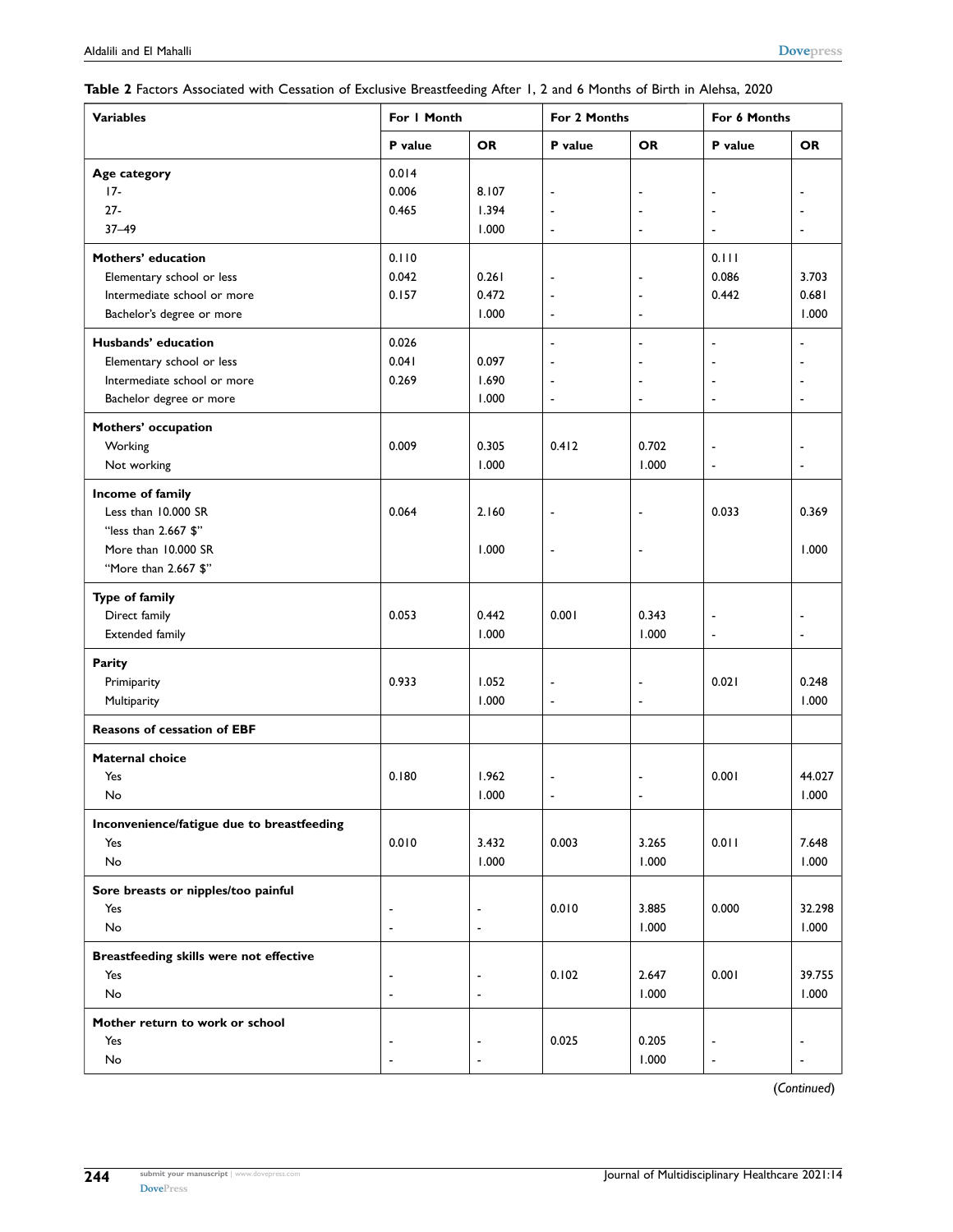#### **Table 2** (Continued).

| <b>Variables</b>                                  | For I Month                                          |                                                      | For 2 Months             |                               | For 6 Months |                 |  |
|---------------------------------------------------|------------------------------------------------------|------------------------------------------------------|--------------------------|-------------------------------|--------------|-----------------|--|
|                                                   | P value                                              | <b>OR</b>                                            | P value                  | <b>OR</b>                     | P value      | <b>OR</b>       |  |
| Perceived low milk quantity<br>Yes<br><b>No</b>   | $\overline{\phantom{a}}$<br>$\overline{\phantom{a}}$ | $\overline{\phantom{0}}$<br>$\overline{\phantom{a}}$ |                          | -<br>$\overline{\phantom{a}}$ | 0.000        | 12.219<br>1.000 |  |
| <b>Baby's-centred factors</b><br>Yes<br><b>No</b> | $\overline{\phantom{a}}$<br>$\overline{\phantom{a}}$ | $\overline{\phantom{0}}$<br>$\overline{\phantom{a}}$ | $\overline{\phantom{a}}$ | -<br>$\overline{\phantom{a}}$ | 0.002        | 35.531<br>1.000 |  |

with latching (3%), infant refusal of BF (9.9%), preterm baby (1.3%), and infant's colic (0.3%). This agrees with a systematic review study that confirmed that infants might also reject breast and prefer the bottle because either they are having a problem with BF or they may be experiencing nipple confusion.[24](#page-7-7)

<span id="page-6-13"></span>Comparing our study findings with other studies in SA, a review study showed the most common reason for BF cessation was insufficient breast milk, sickness, new pregnancy, and BF problems.<sup>1</sup>

Limitations of this study are recall bias, inability to generalize the study results across SA and study participants are only Saudi nationals.

# **Conclusion and Recommendations**

It is recommended that health care professionals like doctors, nurses, and midwives should train mothers during and after pregnancy regarding BF technique or pumping breast milk in case of BF difficulties, improve mothers' confidence about the ability to breastfeed and enhance mothers' knowledge on the normal process of lactation. Secondly, it is the role of policymakers to ensure implementation of BFHI guidelines in hospitals to meet the WHO's global target of infants being exclusively breastfed until 6 months of age. Thirdly, policymakers have a fundamental role in directing resources in favor of public health. Thus, it is their role to mobilize health professionals and mothers regarding the importance of EBF for society.

### **Disclosure**

The authors report no conflicts of interest in this work.

# **References**

<span id="page-6-0"></span>1. Juaid D, Binns CW, Giglia RC. Breastfeeding in Saudi Arabia: a review. *Int Breastfeeding J*. [2014](#page-0-2);9(1):1. doi:[10.1186/1746-4358-9-1](https://doi.org/10.1186/1746-4358-9-1)

- <span id="page-6-1"></span>2. Victora CG, Bahl R, Barros AJD, et al. breastfeeding in the 21st century. *Lancet*. [2016](#page-0-3);387(10017):475–490. doi:[10.1016/S0140-](https://doi.org/10.1016/S0140-6736(15)01024-7) [6736\(15\)01024-7](https://doi.org/10.1016/S0140-6736(15)01024-7)
- <span id="page-6-2"></span>3. Bhandari N, Chowdhury R. Infant and young child feeding. *Proc Indian Natl Sci Acad*. [2016;](#page-0-4)82(5):1507–1517. doi:[10.16943/ptinsa/](https://doi.org/10.16943/ptinsa/2016/48883) [2016/48883](https://doi.org/10.16943/ptinsa/2016/48883)
- <span id="page-6-3"></span>4. WHO. WHO | breastfeeding. Available from: [http://www.who.int/](http://www.who.int/topics/breastfeeding/en/) [topics/breastfeeding/en/.](http://www.who.int/topics/breastfeeding/en/) Accessed November 26, 2020.
- <span id="page-6-4"></span>5. UNICEF. Infant and young child feeding - UNICEF DATA. *Unicef*. [2018](#page-0-5).
- <span id="page-6-5"></span>6. Mosher C, Sarkar A, Hashem AA, et al. Self-reported breast feeding practices and the Baby Friendly Hospital Initiative in Riyadh, Saudi Arabia: prospective cohort study. *BMJ Open*. [2016;](#page-1-0)6(12):12. doi:[10.1136/bmjopen-2016-012890](https://doi.org/10.1136/bmjopen-2016-012890)
- <span id="page-6-6"></span>7. Alhabas M Breastfeeding among working mothers in Saudi Arabia. *Theses Diss*. [2016.](#page-1-1) <https://scholarcommons.sc.edu/etd/3614>.
- <span id="page-6-7"></span>8. Al-Jassir M, Moizuddin SK, Al-Bashir B. A review of some statistics on breastfeeding in Saudi Arabia. *Nutr Health*. [2003;](#page-1-2)17(2):123–130. doi:[10.1177/026010600301700203](https://doi.org/10.1177/026010600301700203)
- <span id="page-6-8"></span>9. Tampah-Naah AM, Kumi-Kyereme A, Amo-Adjei J, Madiba S. Maternal challenges of exclusive breastfeeding and complementary feeding in Ghana. *PLoS One*. [2019](#page-1-3);14(5):5. doi:[10.1371/journal.pone.0215285](https://doi.org/10.1371/journal.pone.0215285)
- 10. Bueno-Gutierrez D, Chantry CJ Using the socio-ecological framework to determine breastfeeding obstacles in a low-income population in Tijuana, Mexico: healthcare services. UC Davis. Available from: [https://ucdavis.pure.elsevier.com/en/publications/using-the](https://ucdavis.pure.elsevier.com/en/publications/using-the-socio-ecological-framework-to-determine-breastfeeding-o)[socio-ecological-framework-to-determine-breastfeeding-o.](https://ucdavis.pure.elsevier.com/en/publications/using-the-socio-ecological-framework-to-determine-breastfeeding-o) 2015. Accessed November 26, 2020.
- 11. Muchacha M, Mthetwa E Beyond the bio-medical orthodoxies: socio-economic and attitudinal impediments to exclusive breast-feeding in rural Zimbabwe and possible roles of social workers and interventions to promote its uptake. Available form: [https://cata](https://catalog.ihsn.org/citations/83469) [log.ihsn.org/citations/83469](https://catalog.ihsn.org/citations/83469). Accessed November 26, 2020.
- <span id="page-6-9"></span>12. Al-Nuaimi N, Katende G, Arulappan J. Breastfeeding trends and determinants: implications and recommendations for gulf cooperation council countries. *Sultan Qaboos Univ Med J*. [2017](#page-1-4);e155–e161. doi:[10.18295/squmj.2016.17.02.004](https://doi.org/10.18295/squmj.2016.17.02.004)
- 13. Chen WF, Sheng Chang PC, et al. Factors associated with cessation of exclusive breastfeeding at 1 and 2 months postpartum in Taiwan. *Int Breastfeed J*. 2019;14:1.
- <span id="page-6-10"></span>14. Tsegaye M, Ajema D, Shiferaw S, Yirgu R. Level of exclusive breastfeeding practice in remote and pastoralist community, Aysaita woreda, Afar, Ethiopia. *Int Breastfeed J*. [2019](#page-1-5);14(1):1. doi:[10.1186/](https://doi.org/10.1186/s13006-019-0200-6) [s13006-019-0200-6](https://doi.org/10.1186/s13006-019-0200-6)
- <span id="page-6-11"></span>15. Behzadifar M, Saki M, Behzadifar M, et al. Prevalence of exclusive breastfeeding practice in the first six months of life and its determinants in Iran: a systematic review and meta-analysis. *BMC Pediatr*. [2019](#page-2-0);19(1):1. doi:[10.1186/s12887-019-1776-0](https://doi.org/10.1186/s12887-019-1776-0)
- <span id="page-6-12"></span>16. Brown MC, Dodds PL, Legge MA, et al. Factors influencing the reasons why mothers stop breastfeeding. *Can J Public Heal*. [2014](#page-2-1);105(3):e179–e185. doi:[10.17269/cjph.105.4244](https://doi.org/10.17269/cjph.105.4244)